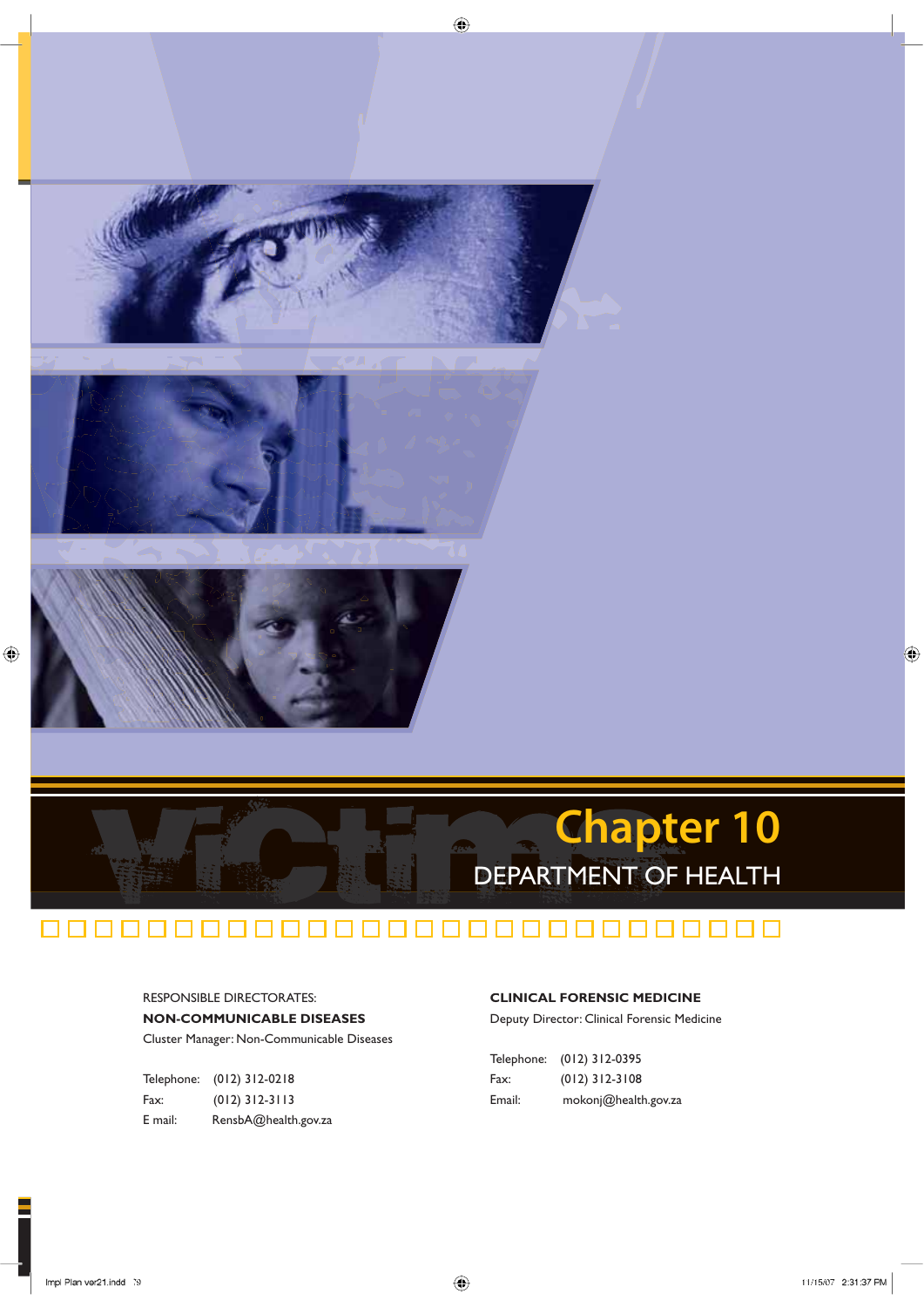### **MESSAGE OF SUPPORT**



Mr Thami Mseleku Director-General

### **Message of Support**

The Service Charter for Victims of Crime was approved by Cabinet in 2004 as part of the government commitment to deal with crime by ensuring that victims are given the best treatment in our health facilities. This is part of the government's comprehensive Victim Empowerment Programme.

⊕

The National Implementation Plan for the Service Charter for Victims of Crime is a symbol that brings hope to many victims of crime. As victims of crime, women, children, the elderly and the disabled are particularly vulnerable, given their position in society. The charter addresses the needs of all victims of crime in our country.

The government has committed itself by using a multidisciplinary integrated approach to comprehensively deal with crime. The Department of Health is one of the government departments that have adopted an integrated approach to offer services to the victims of crime.

The *Batho-Pele* principle guides how the department should provide services to victims of crime. The patients' rights guide patients to their rights to health care service delivery. The department, as a member of the interdepartmental committee, developed a five-year implementation plan for the service charter.

The plan set a clear framework for engagement with victims of crime, civil society, organisations and other stakeholders. The department further commits itself to ensuring that designated facilities for clinical forensic medicine are established and that they have resources to allow easy access to comprehensive health service delivery for victims of crime.

## ini ni ni ni ni ni ni ni ni ni n

◈

◈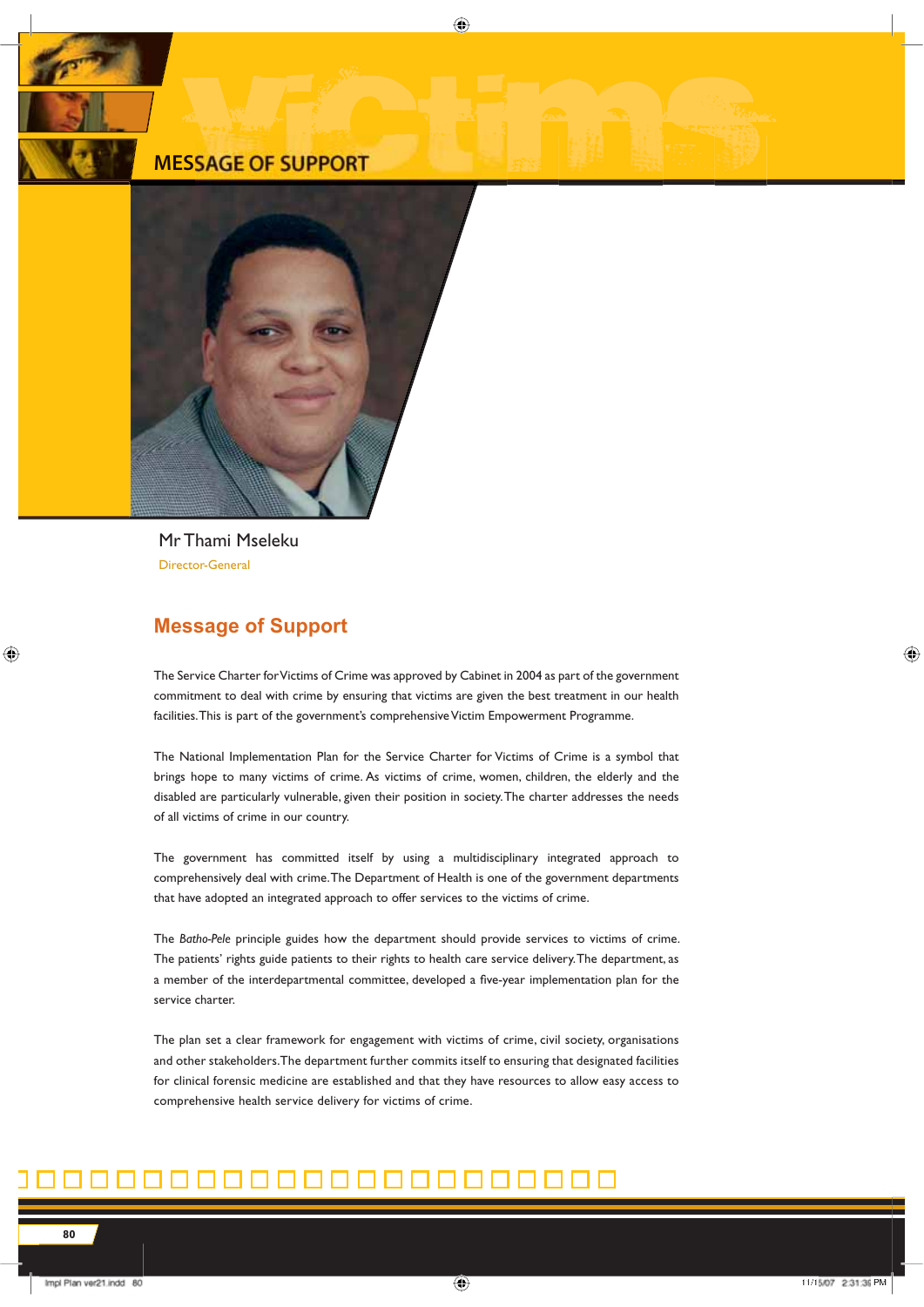SERVICE CHARTER FOR **NATIONAL IMPLEMENTATION PLAN**

**VICTIMS OF CRIME**

0000000000000000000000000

### **COMMITMENT TO THE PREAMBLE OF THE VICTIMS' CHARTER**

### **2007/2008**

 $\bigoplus$ 

### **Strategic objective:**

- To promote the equal enjoyment of all the rights and freedom guaranteed in the Constitution
- To ensure equitable criminal justice through recognising, protecting and balancing the rights of both victims and accused persons
- · To set service standards for victims of crime, and ensure that victims remain central to the Criminal Justice System to ensure that secondary victimisation is eliminated
- · To provide for the consolidation of the present legal framework in South Africa relating to the rights of and services provided to victims of crime

| crime                                                                          |                                                                                                                                                                                                                                                                                                                                      |                                                                                                                                                      |                                |                                           |                                              |
|--------------------------------------------------------------------------------|--------------------------------------------------------------------------------------------------------------------------------------------------------------------------------------------------------------------------------------------------------------------------------------------------------------------------------------|------------------------------------------------------------------------------------------------------------------------------------------------------|--------------------------------|-------------------------------------------|----------------------------------------------|
| <b>Action</b>                                                                  | <b>Deliverables</b>                                                                                                                                                                                                                                                                                                                  | <b>Milestones</b>                                                                                                                                    | <b>Target dates</b>            | <b>Budget</b>                             | <b>Lead/support unit</b>                     |
| Provide professional<br>and accessible services,<br>including EMS for victims/ | • Identifying or establishing<br>dedicated units for services<br>for victims of crime                                                                                                                                                                                                                                                | • Dedicated service<br>for CFM                                                                                                                       | April 2007                     |                                           | Provincial<br>Department of<br>Health (PDOH) |
| survivors of crime and<br>violence.                                            | • Each provincial dept of<br>health to appoint a provincial<br>coordinator/manager for CFM                                                                                                                                                                                                                                           | • Comprehensive<br>service to include<br>clinical forensic<br>medicine, emergency<br>services, prevention                                            | April 2007                     |                                           |                                              |
| <b>Rights</b>                                                                  |                                                                                                                                                                                                                                                                                                                                      | programme and<br>general health service                                                                                                              |                                |                                           |                                              |
| I. The right to be<br>treated with fairness<br>and respect for                 | • 24-hours roster in each<br>facility                                                                                                                                                                                                                                                                                                | • Referral units<br>identified                                                                                                                       | April 2007                     |                                           | National<br>Department of<br>Health (NDOH)   |
| dignity and privacy<br>2. The right to receive                                 | • Identifying dedicated referral<br>units for support services for<br>victims of crime and violence                                                                                                                                                                                                                                  | • Policies, guidelines<br>and regulations<br>developed                                                                                               | April 2007                     |                                           | <b>NDOH</b>                                  |
| assistance                                                                     | • Developing the Policy on<br>Clinical Forensic Medicine                                                                                                                                                                                                                                                                             | • Policy developed                                                                                                                                   | 1st draft done                 |                                           | <b>NDOH</b>                                  |
|                                                                                | Implementing the strategy<br>on the prevention of injuries,<br>violence and non-natural<br>deaths                                                                                                                                                                                                                                    | • Strategy<br>implemented                                                                                                                            | Ist draft done<br>October 2007 |                                           | <b>NDOH</b>                                  |
|                                                                                | • Implementing all existing<br>related guidelines:                                                                                                                                                                                                                                                                                   | • Guidelines<br>implemented                                                                                                                          | October 2007                   |                                           | <b>NDOH</b>                                  |
|                                                                                | - Prevention and management<br>of elder abuse                                                                                                                                                                                                                                                                                        | • Guidelines revised                                                                                                                                 | November 2007                  |                                           | <b>PDOH</b>                                  |
|                                                                                | - Revise sexual assault<br>guidelines                                                                                                                                                                                                                                                                                                |                                                                                                                                                      | November 2007                  |                                           | <b>NDOH</b>                                  |
|                                                                                | • Providing health services<br>as required and agreed<br>with provinces in dedicated<br>centres for victims of crime<br>and violence, e.g. required<br>forensic assessment, taking<br>of evidential samples,<br>professional investigation,<br>counselling, antiretroviral<br>drugs as required and any<br>other referrals if needed | • Comprehensive<br>service to include<br>clinical forensic<br>services, emergency<br>services, prevention<br>programme and<br>general health service | Ongoing                        | R60 000                                   | <b>PDOH</b>                                  |
|                                                                                | • Developing referral paths<br>responsible departments for<br>special centres for victims of<br>crime and violence                                                                                                                                                                                                                   | • Referral paths<br>developed                                                                                                                        | End of March<br>2007           | R3 000 000<br>$p/a + 2$ cases<br>per day. | <b>PDOH</b>                                  |

# 8888888888888888

⊕

◈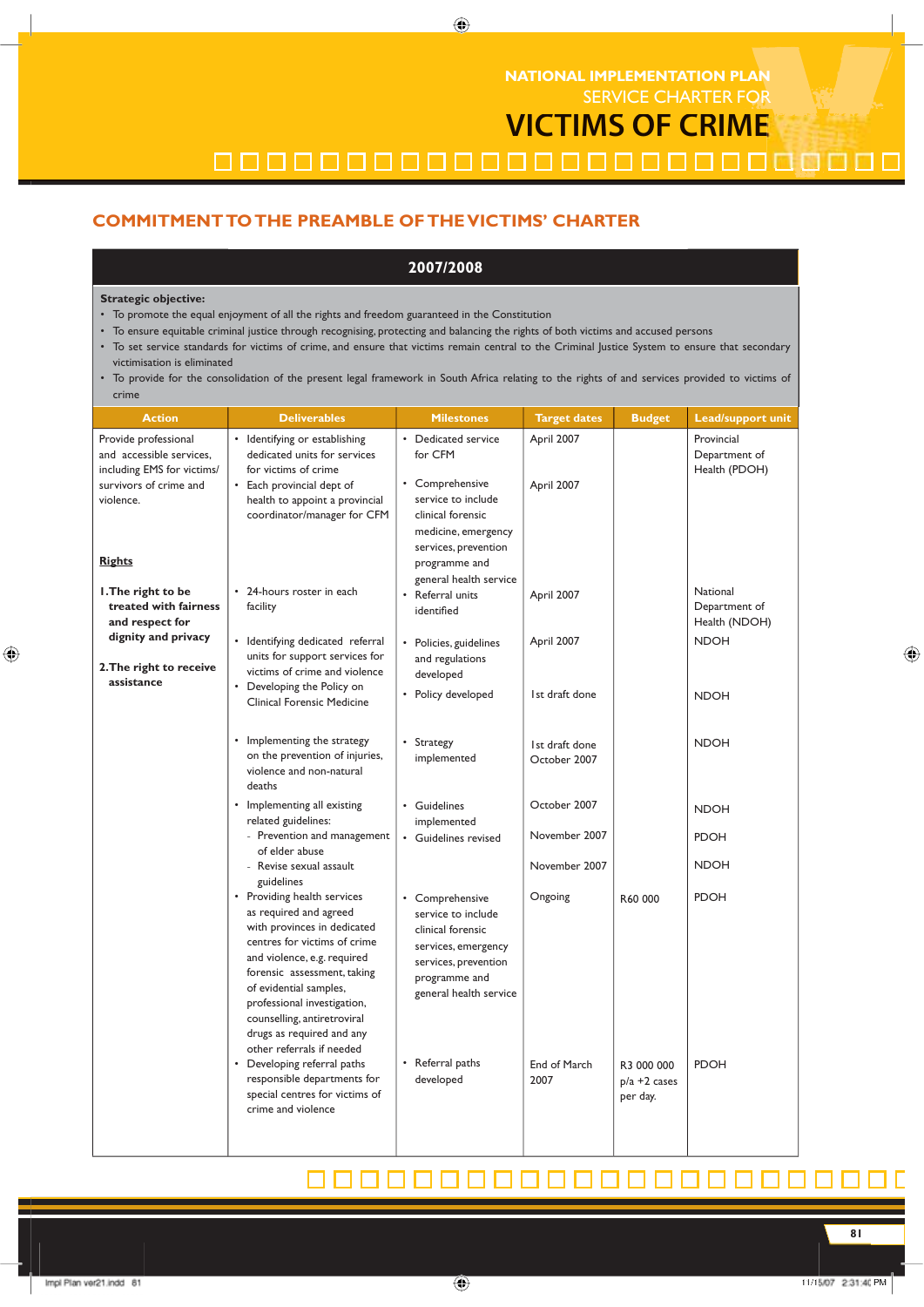# **DEPARTMENT OF HEALTH**

| 2007/2008                                                                       |                                                                                                                                                                                                                   |                                                                               |                                               |                                                                                 |                                           |  |
|---------------------------------------------------------------------------------|-------------------------------------------------------------------------------------------------------------------------------------------------------------------------------------------------------------------|-------------------------------------------------------------------------------|-----------------------------------------------|---------------------------------------------------------------------------------|-------------------------------------------|--|
| <b>Action</b>                                                                   | <b>Deliverables</b>                                                                                                                                                                                               | <b>Milestones</b>                                                             | <b>Target dates</b>                           | <b>Budget</b>                                                                   | <b>Lead/support unit</b>                  |  |
|                                                                                 | • Orientation of hospital CEOs<br>and CFOs of provinces to be<br>responsible for structured<br><b>CFM</b> services<br>Letter to national CFO to<br>orient provincial CFOs on<br><b>CFM</b> services               | • Hospital CEO / CFOs<br>orientated<br>• Letter written to<br>national CFO    | October 2007<br>September 2007                |                                                                                 | <b>NDOH</b><br><b>NDOH</b>                |  |
|                                                                                 | • Providing colposcopes and<br>good cameras to all identified/<br>designated units over three-<br>year period<br>Providing blood alcohol kits<br>$\bullet$<br>(drunken driving in all units)                      | • Colposcopes and<br>cameras supplied<br>• Blood alcohol kits in<br>all units | 2007/2008<br>2008                             | R104000 per<br>colposcope<br>and cameras<br>for number<br>of dedicated<br>units | <b>PDOH</b><br><b>NDOH</b>                |  |
|                                                                                 |                                                                                                                                                                                                                   |                                                                               |                                               |                                                                                 |                                           |  |
| Capacitate staff in<br>dedicated units                                          | • CFM included in general<br>medical and forensic nurse<br>training                                                                                                                                               | • Improved service to<br>victims of crime                                     | Done and<br>ongoing                           |                                                                                 | <b>NDOH</b>                               |  |
| <u>Rights</u>                                                                   | • Staff trained on the<br>requirements of the service<br>charter, including EMS<br>personnel, nurses, personnel,                                                                                                  | • Trained and<br>capacitated staff                                            | September<br>2007                             |                                                                                 | <b>NDOH</b>                               |  |
| I. The right to offer<br>information                                            | doctors<br>CFM courses developed and<br>implemented and sampling<br>methodology<br>• Orientation of community                                                                                                     | • CFM courses<br>developed and<br>implemented                                 | Done and<br>ongoing                           |                                                                                 | <b>NDOH</b>                               |  |
| 2. The right to receive<br>information                                          | service doctors in all<br>provinces<br>• Update orientation<br>programme where applicable<br><b>EMS</b> personnel<br>Doctors, Nurses and GP's on<br>$\bar{a}$<br>CFM in dedicated units<br>Reinforcing Batho Pele |                                                                               | Done and<br>ongoing                           |                                                                                 | <b>NDOH</b>                               |  |
|                                                                                 | principles and Patients<br>Charter<br>Developing health promotion<br>materials to include patients'<br>rights and seven rights<br>for survivors of crime and<br>violence                                          | Health promotion<br>$\bullet$                                                 | January 2008<br>October 2007<br>November 2007 | R30 000<br>R30 000<br>R50 000                                                   | <b>PDOH</b><br><b>PDOH</b><br><b>NDOH</b> |  |
| Standardised records on<br>physical abuse                                       | • Standardised forms<br>reproduced<br>• Distributing forms to all<br>provinces                                                                                                                                    | Standardised forms<br>(188)                                                   | April 2007<br>April 2007                      | R50 000                                                                         | <b>NDOH</b><br><b>NDOH</b>                |  |
| Make victims of crime<br>and violence aware of the<br>existing complaint system | Developing information leaflet<br>for victims of crime and<br>violence on the complaint<br>system                                                                                                                 | Information leaflet<br>produced                                               | January 2007                                  | R30 000                                                                         | <b>NDOH</b>                               |  |
|                                                                                 | Health care providers to<br>$\bullet$<br>inform victims of rights to<br>request prosecution                                                                                                                       |                                                                               | Ongoing                                       |                                                                                 | <b>NDOH</b>                               |  |

 $\bigoplus$ 

#### 0000000000000000000 П

**82**

 $\mathbb{R}$ 

 $\bigoplus$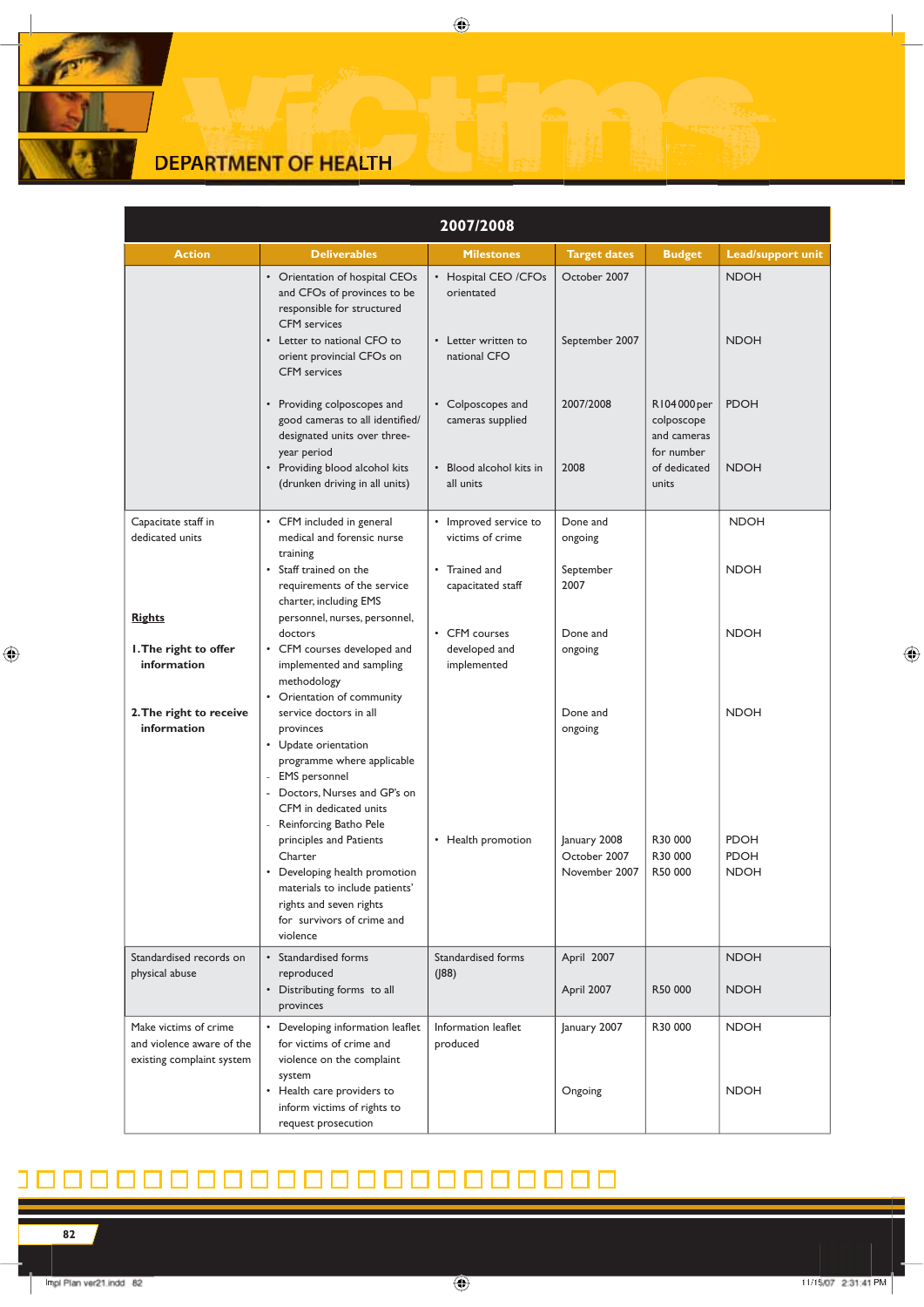SERVICE CHARTER FOR **VICTIMS OF CRIME NATIONAL IMPLEMENTATION PLAN**

# 00000000000000000000000000

| 2007/2008                                                                              |                                                                                                                                                                                  |                                                |                                    |                                   |                          |  |
|----------------------------------------------------------------------------------------|----------------------------------------------------------------------------------------------------------------------------------------------------------------------------------|------------------------------------------------|------------------------------------|-----------------------------------|--------------------------|--|
| <b>Action</b>                                                                          | <b>Deliverables</b>                                                                                                                                                              | <b>Milestones</b>                              | <b>Target dates</b>                | <b>Budget</b>                     | <b>Lead/support unit</b> |  |
| Develop a communication<br>strategy                                                    | • Communication strategy,<br>including:<br>- Patients' Charter<br>- Service Charter for Victims<br>of Crime<br>- Batho Pele principle<br>• Health rights and<br>responsibilities | Communication<br>strategy implemented          | April 2007                         | R50 000                           | <b>NDOH</b>              |  |
| Establish intersectorial<br>provincial CFM<br>forum/task team                          | Facilitating the establishment of<br>the CFM forum                                                                                                                               | CFM forum established                          | December 2007                      |                                   | <b>PDOH</b>              |  |
| Establish a Departmental<br>task team for<br>implementation of the<br>Victims' Charter | Facilitating the establishment of<br>the task team                                                                                                                               | Departmental task team<br>established          | December<br>2007                   |                                   | <b>NDOH</b>              |  |
| Accredit the course for<br><b>CFM</b>                                                  | Facilitating accreditation process<br>for CFM course                                                                                                                             | CFM course accredited<br>(College of Medicine) | Done first<br>graduate May<br>2007 | R4 000 per<br>student per<br>exam | <b>NDOH</b>              |  |
| Develop a monitoring<br>and evaluation tool                                            | Development of the<br>monitoring and evaluation tool<br>to be finalised                                                                                                          | Monitoring and<br>evaluation tool<br>developed | December 2007                      |                                   | <b>NDOH</b>              |  |

 $\bigoplus$ 

#### 0000000000000000000  $\Box$

 $\bigoplus$ 

**83**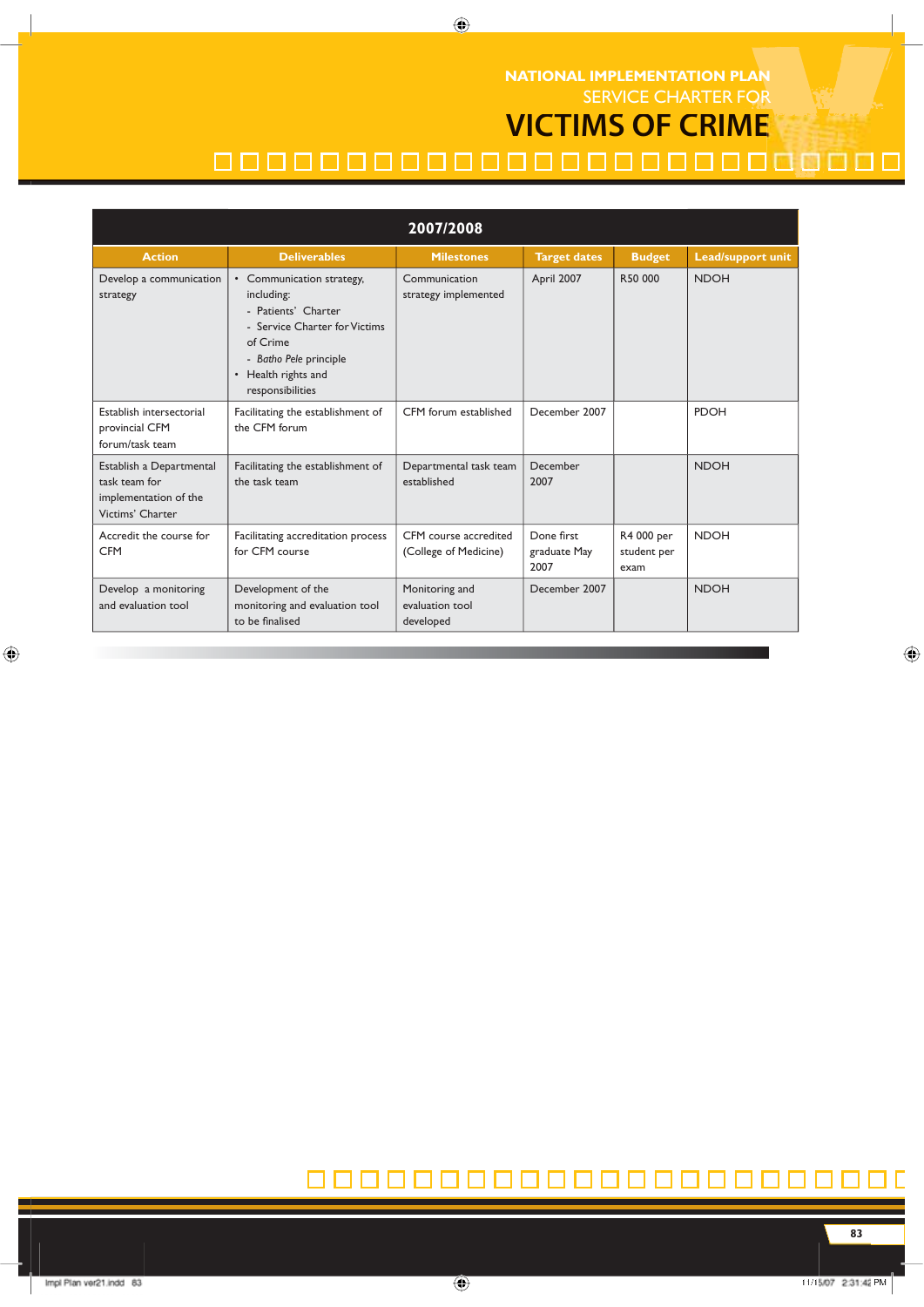

| 2008/2009                                                                                                                          |                                                                                                                                                                                       |                                                                                                      |                                                       |                                          |                                            |
|------------------------------------------------------------------------------------------------------------------------------------|---------------------------------------------------------------------------------------------------------------------------------------------------------------------------------------|------------------------------------------------------------------------------------------------------|-------------------------------------------------------|------------------------------------------|--------------------------------------------|
| <b>Action</b>                                                                                                                      | <b>Deliverables</b>                                                                                                                                                                   | <b>Milestones</b>                                                                                    | <b>Target dates</b>                                   | <b>Budget</b>                            | <b>Lead/support unit</b>                   |
| Provide professional and<br>accessible services, including<br>EMS for victims/survivors of<br>crime and violence.<br><b>Rights</b> | • Publishing and<br>implementing the CFM<br>policy and guidelines<br>• Implementing policies,<br>guidelines and regulations<br>• Implementing Manual of<br>Clinical Forensic Medicine | • CFM policy<br>published and<br>implemented<br>• Policies<br>implemented<br>• Manual<br>implemented | March 2008<br>April 2009<br>Final draft<br>April 2008 |                                          | <b>NDOH</b><br><b>NDOH</b><br><b>NDOH</b>  |
| I. The right to offer<br>information                                                                                               | • Developing norms and<br>standards for victim and                                                                                                                                    | • Norms and<br>standards                                                                             | April 2008                                            |                                          | <b>NDOH</b>                                |
| 2. The right to receive<br>information<br>3. The right to protection                                                               | user-friendly units<br>• Providing health services<br>as required and agreed<br>with provinces in<br>dedicated centres for<br>victims of crime                                        | developed<br>• Comprehensive<br>strategy<br>implemented                                              | Ongoing                                               | R3 000 000<br>$p/a + 2$ cases<br>per day | <b>PDOH</b>                                |
|                                                                                                                                    | • Prevention of injuries,<br>violence and non-natural<br>deaths strategy<br>- Comprehensive strategy<br>implemented                                                                   |                                                                                                      | <b>March 2008</b>                                     |                                          | <b>NDOH</b>                                |
|                                                                                                                                    | • Rendering a<br>comprehensive service<br>that includes clinical<br>forensic medical services,<br>emergency services, a<br>prevention programme<br>and general health service         | $\cdot$ 60% of<br>dedicated<br>services are<br>victim-friendly                                       | <b>March 2008</b>                                     |                                          | All relevant<br>departments<br><b>NDOH</b> |
|                                                                                                                                    | • Monitor service centres                                                                                                                                                             | • Service centres<br>monitored                                                                       | <b>July 2009</b>                                      |                                          | <b>NDOH</b>                                |
| Open files for all victims of<br>crime and violence                                                                                | • Orientation of all doctors.<br>admission clerks and<br>nurses to open files for<br>all victims of crime and<br>violence                                                             | • All victims have<br>files                                                                          | Ongoing                                               |                                          | <b>PDOH</b>                                |
|                                                                                                                                    | • Auditing implementation<br>of the strategy                                                                                                                                          | • Annual audit<br>conducted                                                                          | Annually                                              |                                          | <b>NDOH</b>                                |
| Give special attention to<br>service for disabled and<br>elderly victims                                                           | • Provision of user-friendly<br>facilities for the disabled<br>and elderly in all service<br>centres                                                                                  | • Awareness<br>programme<br>for aged<br>and disabled<br>provided                                     | April 2008                                            |                                          | <b>NDOH</b>                                |
|                                                                                                                                    | • Initiating awareness<br>campaigns on the charter,<br>targeting disabled and the<br>elderly victims                                                                                  | • Awareness<br>campaign on the<br>charter initiated                                                  | April 2008                                            |                                          | <b>NDOH</b>                                |
| Make victims of crime aware<br>of the existing complaint<br>system                                                                 | Distribution to all hospitals,<br>clinics, special centres and<br>ambulances                                                                                                          | Information leaflet<br>produced and<br>distributed                                                   | Ongoing                                               | R30 000                                  | <b>NDOH</b><br><b>PDOH</b>                 |

 $\bigoplus$ 

### 00000000000000000000 П

 $\mathbb{R}$ 

 $\bigoplus$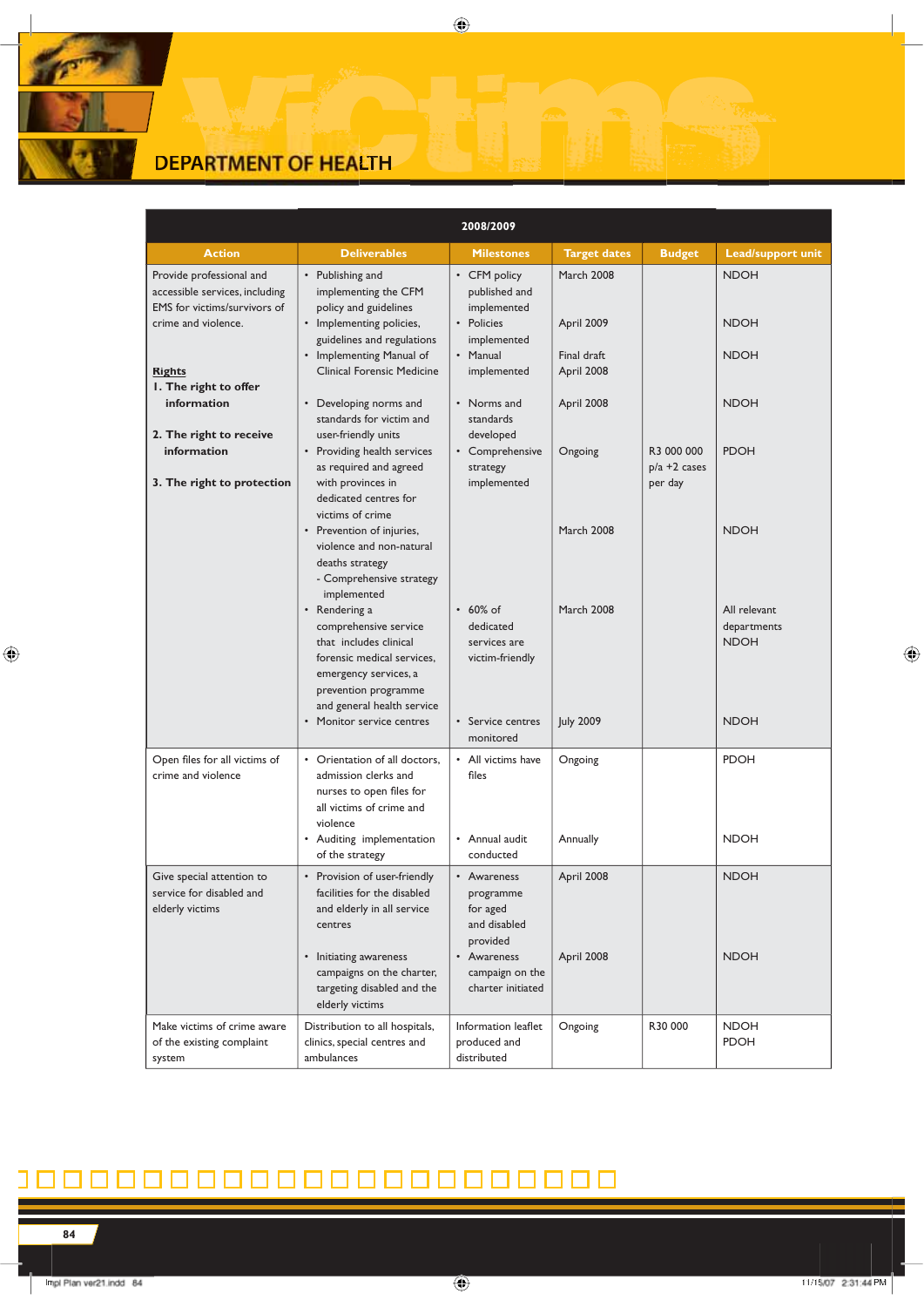### SERVICE CHARTER FOR **NATIONAL IMPLEMENTATION PLAN**

# **VICTIMS OF CRIME**

# 00000000000000000000000000

 $\bigoplus$ 

| 2008/2009                                                          |                                                                                                                                              |                                                                                 |                     |               |                          |
|--------------------------------------------------------------------|----------------------------------------------------------------------------------------------------------------------------------------------|---------------------------------------------------------------------------------|---------------------|---------------|--------------------------|
| <b>Action</b>                                                      | <b>Deliverables</b>                                                                                                                          | <b>Milestones</b>                                                               | <b>Target dates</b> | <b>Budget</b> | <b>Lead/support unit</b> |
| Capacitate staff in dedicated<br>units                             | • CFM included in general<br>medical training                                                                                                | • Improved<br>service to<br>victims of crime<br>and violence                    | Ongoing             |               | <b>NDOH</b>              |
|                                                                    | • Training and capacitating<br>staff, including EMS<br>personnel, doctors on<br>the requirements of the<br>service charter                   | • Trained and<br>capacitated staff                                              | Ongoing             |               | <b>NDOH</b>              |
|                                                                    | • CFM courses implemented                                                                                                                    | • CFM course<br>implemented                                                     | Ongoing             |               | <b>NDOH</b>              |
|                                                                    | • Orientation of community<br>service (CS) doctors, EMS<br>personnel in all provinces<br>- Update orientation<br>programme                   | • Orientation<br>for CS doctors.<br><b>EMS</b> personnel<br>on CFM<br>conducted | Ongoing             |               | <b>PDOH</b>              |
|                                                                    | • In-service training on<br>CFM for EMS personnel<br>doctors, nurses and GPs<br>on CFM in dedicated units<br>- Developing in-service         | • In-service<br>training<br>conducted                                           | Ongoing             |               | <b>PDOH</b>              |
|                                                                    | curriculum and planning<br>training of district and<br>other relevant managers<br>on importance of<br>effective and efficient.<br><b>CFM</b> | • Curriculum<br>developed                                                       | April 2007          |               | <b>NDOH</b>              |
|                                                                    | • Developing monitoring<br>and evaluation tool<br>to evaluate the<br>implementation plan                                                     | • Monitoring and<br>Evaluation tool<br>developed to<br>evaluate the<br>plan     |                     |               |                          |
| Make victims of crime aware<br>of the existing complaint<br>system | Distribution to all hospitals,<br>clinics, special centres,<br>ambulances                                                                    | Information leaflet<br>produced and<br>distributed                              | Ongoing             |               | <b>PDOH</b>              |
| Develop a monitoring and<br>evaluation tool for CFM                | Implementation of<br>monitoring tool to be<br>finalised                                                                                      | Monitoring and<br>evaluation tool                                               | September 2008      |               | <b>NDOH</b>              |

#### 0000000000000000000  $\Box$ П

 $\bigoplus$ 

**85**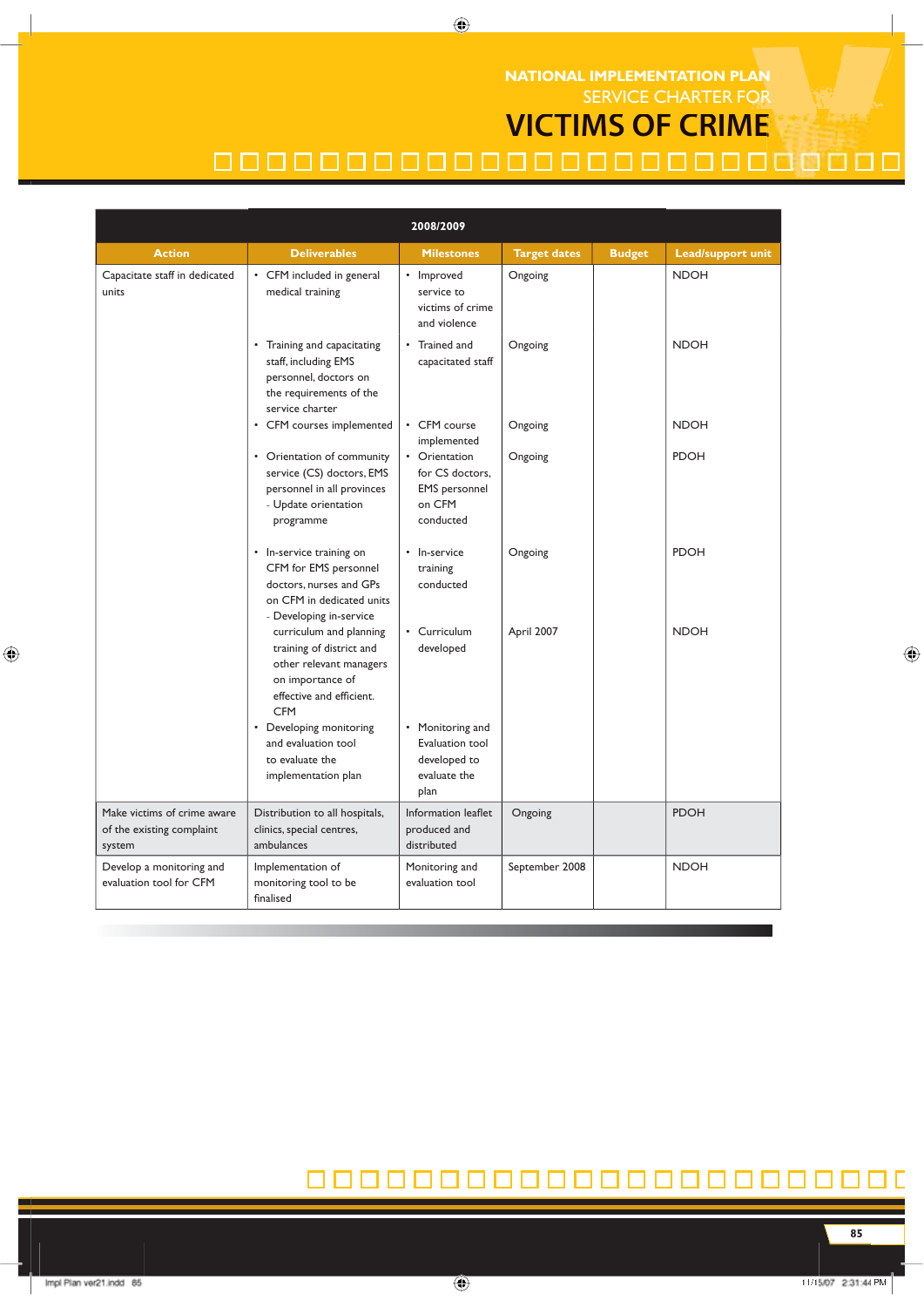# **DEPARTMENT OF HEALTH**

|                                                                                                                  |                                                                                                                                              | 2009/2010                                                                                                                                                        |                              |                               |                            |
|------------------------------------------------------------------------------------------------------------------|----------------------------------------------------------------------------------------------------------------------------------------------|------------------------------------------------------------------------------------------------------------------------------------------------------------------|------------------------------|-------------------------------|----------------------------|
| <b>Action</b>                                                                                                    | <b>Deliverables</b>                                                                                                                          | <b>Milestones</b>                                                                                                                                                | <b>Target dates</b>          | <b>Budget</b>                 | <b>Lead/support unit</b>   |
| Provide professional and<br>accessible services, including<br>EMS for victims/survivors of<br>crime and violence | • Publishing and<br>implementing policies and<br>guidelines                                                                                  | • Policies and<br>guidelines<br>implemented                                                                                                                      | March 2009                   | R50 000                       | <b>NDOH</b>                |
|                                                                                                                  | • Providing health services as<br>required and agreed with<br>provinces in dedicated<br>special centres for victims<br>of crime and violence | • Comprehensive<br>service to<br>include clinical<br>forensic<br>services,<br>emergency<br>services,<br>prevention<br>programme and<br>general health<br>service | Ongoing, finalise<br>process |                               | <b>NDOH</b>                |
|                                                                                                                  | • Providing colposcopes<br>and good cameras to all<br>designated units                                                                       | • Colposcopes<br>and cameras<br>provided                                                                                                                         | Ongoing                      | R104 000<br>per<br>colposcope | <b>PDOH</b>                |
|                                                                                                                  | • Prevention of injuries,<br>violence and non-natural<br>deaths strategy<br>- Comprehensive strategy                                         | .60% of<br>dedicated<br>services<br>are victim-<br>friendly                                                                                                      | <b>July 2009</b>             |                               | <b>PDOH</b>                |
|                                                                                                                  | • Monitoring service                                                                                                                         | • Service delivery<br>monitor                                                                                                                                    |                              |                               | <b>NDOH</b>                |
|                                                                                                                  | • Implementation of health<br>promotion materials                                                                                            | • Health<br>promotion                                                                                                                                            |                              |                               | <b>NDOH</b><br><b>PDOH</b> |
| Capacitate identified/<br>dedicated units                                                                        | • CFM included in general<br>medical training                                                                                                | • Improved<br>service to<br>victims of<br>crime.                                                                                                                 | Ongoing                      |                               | <b>NDOH</b>                |
|                                                                                                                  | • Training and capacitating<br>staff on the requirements<br>of the service charter                                                           | • Trained and<br>capacitated staff                                                                                                                               | Ongoing                      |                               | <b>NDOH</b>                |
|                                                                                                                  | • Updating orientation<br>programme                                                                                                          | • Orientation<br>programme<br>updated                                                                                                                            | Ongoing                      |                               | <b>PDOH</b>                |
|                                                                                                                  | • Orientation of community<br>service doctors in all<br>provinces including EMS<br>personnel,<br>• Doctors' orientation                      | • Orientation<br>conducted                                                                                                                                       | Ongoing                      |                               | <b>PDOH</b>                |
|                                                                                                                  | regarding CFM<br>• In-service training for<br>EMS personnel, doctors<br>nurses and GPs on CFM in<br>dedicated units                          | • In-service<br>training<br>conducted                                                                                                                            | Ongoing                      |                               | <b>PDOH</b>                |

### 00000000000000000000  $\Box$

**86**

 $\bigoplus$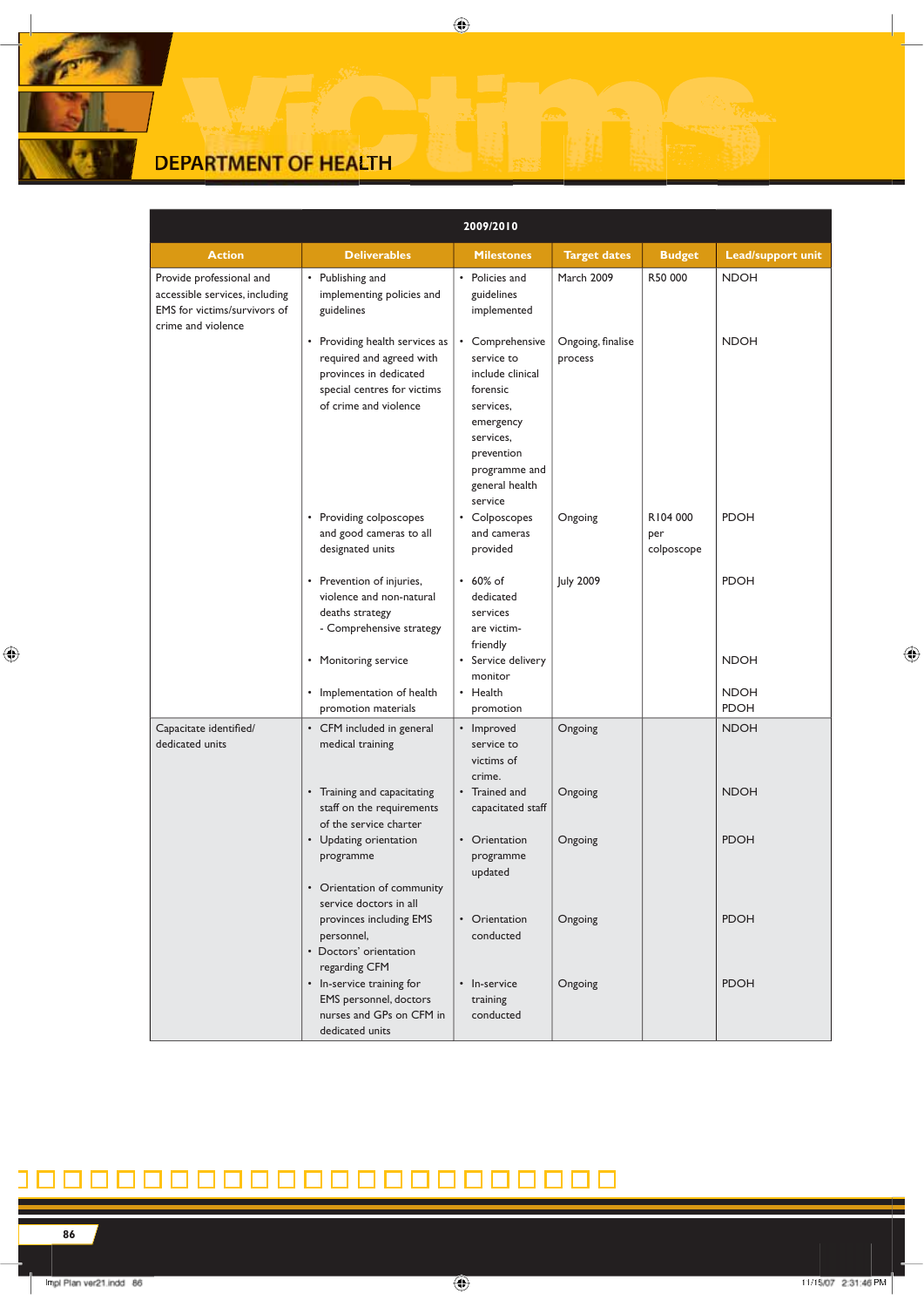SERVICE CHARTER FOR **VICTIMS OF CRIME NATIONAL IMPLEMENTATION PLAN**

# 00000000000000000000000000

| 2009/2010                                                                                   |                                                                                                                                                          |                                                                                                                       |                     |                     |                          |
|---------------------------------------------------------------------------------------------|----------------------------------------------------------------------------------------------------------------------------------------------------------|-----------------------------------------------------------------------------------------------------------------------|---------------------|---------------------|--------------------------|
| <b>Action</b>                                                                               | <b>Deliverables</b>                                                                                                                                      | <b>Milestones</b>                                                                                                     | <b>Target dates</b> | <b>Budget</b>       | <b>Lead/support unit</b> |
| Open files for all victims of<br>violence                                                   | • Orientation of all doctors.<br>admission clerks and<br>nurses to open files for<br>all victims of crime and<br>violence                                | • Files for all<br>victims                                                                                            | Ongoing             |                     | <b>PDOH</b>              |
|                                                                                             | • Audit on implementation                                                                                                                                | • Annual audit<br>conducted                                                                                           | Annually            |                     | <b>NDOH</b>              |
| Make victims of crime aware<br>of the existing complaint<br>system                          | Distribute to all hospitals,<br>clinics, special centres,<br>ambulances as required                                                                      | Information<br>leaflet produced                                                                                       | Ongoing             |                     | <b>PDOH</b>              |
| Implement the monitoring<br>and evaluation tool for CFM                                     | • Training on<br>implementation of<br>monitoring tool                                                                                                    | • Monitoring and<br>evaluation tool                                                                                   | <b>March 2010</b>   |                     | <b>NDOH</b>              |
|                                                                                             | • Audits                                                                                                                                                 | • Training audit<br>conducted                                                                                         | Annually            |                     | <b>NDOH</b>              |
| Conduct research on<br>interventions for sustaining<br>the implementation of the<br>charter | Conducting research using<br>statistics monitoring and<br>evaluation report and<br>other relevant sources in<br>conjunction with relevant<br>institution | Research report<br>on further<br>measures/<br>intervention<br>needed for<br>effective<br>implementation of<br>charter | April 2009          | R <sub>20</sub> 000 | <b>NDOH</b>              |

 $\bigoplus$ 

| 2010/2011                                                                                                        |                                                                                                                                  |                                                                                                                                                                  |                    |                                          |                          |
|------------------------------------------------------------------------------------------------------------------|----------------------------------------------------------------------------------------------------------------------------------|------------------------------------------------------------------------------------------------------------------------------------------------------------------|--------------------|------------------------------------------|--------------------------|
| <b>Action</b>                                                                                                    | <b>Deliverables</b>                                                                                                              | <b>Milestones</b>                                                                                                                                                | <b>Target date</b> | <b>Budget</b>                            | <b>Lead/support unit</b> |
| Provide professional and<br>accessible services, including<br>EMS for victims/survivors of<br>crime and violence | Providing health services<br>$\bullet$<br>as required and agreed<br>with provinces in special<br>centres for victims of<br>crime | • Comprehensive<br>service to<br>include clinical<br>forensic<br>services,<br>emergency<br>services,<br>prevention<br>programme and<br>general health<br>service | Ongoing            | R3 000 000<br>$p/a + 2$ cases<br>per day | <b>PDOH</b>              |
|                                                                                                                  | Monitoring and revising<br>$\bullet$<br>implantation of health<br>promotion materials.                                           | Health<br>$\bullet$<br>promotion                                                                                                                                 | Ongoing            |                                          | <b>PDOH</b>              |

#### 000000000000000000 ٦

 $\bigoplus$ 

**87**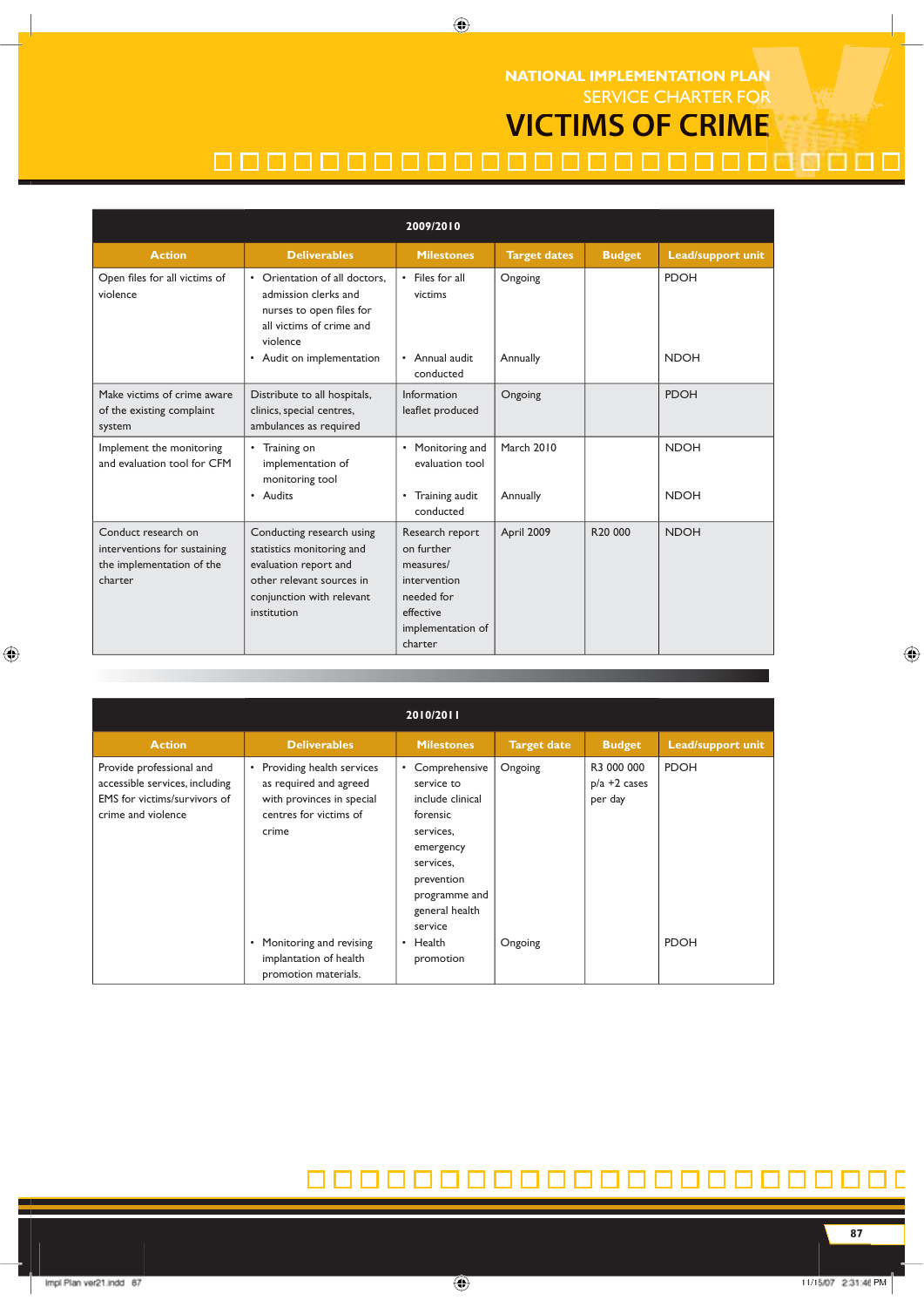# **DEPARTMENT OF HEALTH**

|                                                                    |                                                                                                                                                                                                                  | 2010/2011                                                                                                                                                           |                                |               |                                           |
|--------------------------------------------------------------------|------------------------------------------------------------------------------------------------------------------------------------------------------------------------------------------------------------------|---------------------------------------------------------------------------------------------------------------------------------------------------------------------|--------------------------------|---------------|-------------------------------------------|
| <b>Action</b>                                                      | <b>Deliverables</b>                                                                                                                                                                                              | <b>Milestones</b>                                                                                                                                                   | <b>Target date</b>             | <b>Budget</b> | <b>Lead/support unit</b>                  |
| Capacitate staff of dedicated<br>units                             | • Improved service to<br>victims of crime and<br>violence<br>• Training and capacitating<br>staff on the requirements<br>of the service charter<br>• Revise CFM courses<br>• Orientation of<br>community service | • CFM included<br>in general<br>medical training<br>of doctors in all<br>provinces<br>• Staff<br>capacitated<br>• CFM courses<br>revised<br>• Orientation<br>on CFM | Ongoing<br>May 2010<br>Ongoing |               | <b>NDOH</b><br><b>NDOH</b><br><b>NDOH</b> |
|                                                                    | doctors in all provinces,<br>EMS personnel on CFM                                                                                                                                                                | conducted                                                                                                                                                           |                                |               |                                           |
| Capacitate staff of<br>dedicated units                             | • In-service training for<br>EMS personnel, doctors<br>nurses and GPs on CFM<br>in dedicated units                                                                                                               | • In-service<br>training<br>conducted                                                                                                                               | Ongoing                        |               | <b>PDOH</b>                               |
| Open files for all victims of<br>crime and violence                | Orientation of all doctors,<br>admission clerks and nurses<br>to open files for all victims<br>of crime and violence                                                                                             | Files for all<br>victims                                                                                                                                            | Ongoing                        |               | <b>PDOH</b>                               |
| Standardise records on<br>physical abuse                           | Distributing forms to all<br>provinces                                                                                                                                                                           | Standardised<br>forms                                                                                                                                               | August 2009                    |               | <b>NDOH</b>                               |
| Make victims of crime aware<br>of the existing complaint<br>system | • Distributing to all<br>hospitals, clinics, special<br>centres, ambulances<br>• Evaluating knowledge<br>levels of complaint<br>system                                                                           | • Information<br>leaflet<br>• Knowledge<br>in complaint<br>system<br>evaluated                                                                                      | Ongoing<br>September<br>2009   |               | <b>NDOH</b><br><b>PDOH</b>                |
| Develop a monitoring and<br>evaluation tool for CFM                | Monitoring and evaluation<br>tool                                                                                                                                                                                | Conduct audits                                                                                                                                                      | Annually                       |               | <b>NDOH</b>                               |
| Implement research findings                                        | • Engaging in programmes<br>and project to implement<br>the research findings                                                                                                                                    | Transformed<br>service on<br>centres for<br>victims                                                                                                                 | April 2010                     |               | <b>NDOH</b>                               |

 $\bigoplus$ 

### 0000000000000000000 חו

 $\mathbb{R}$ 

 $\bigoplus$